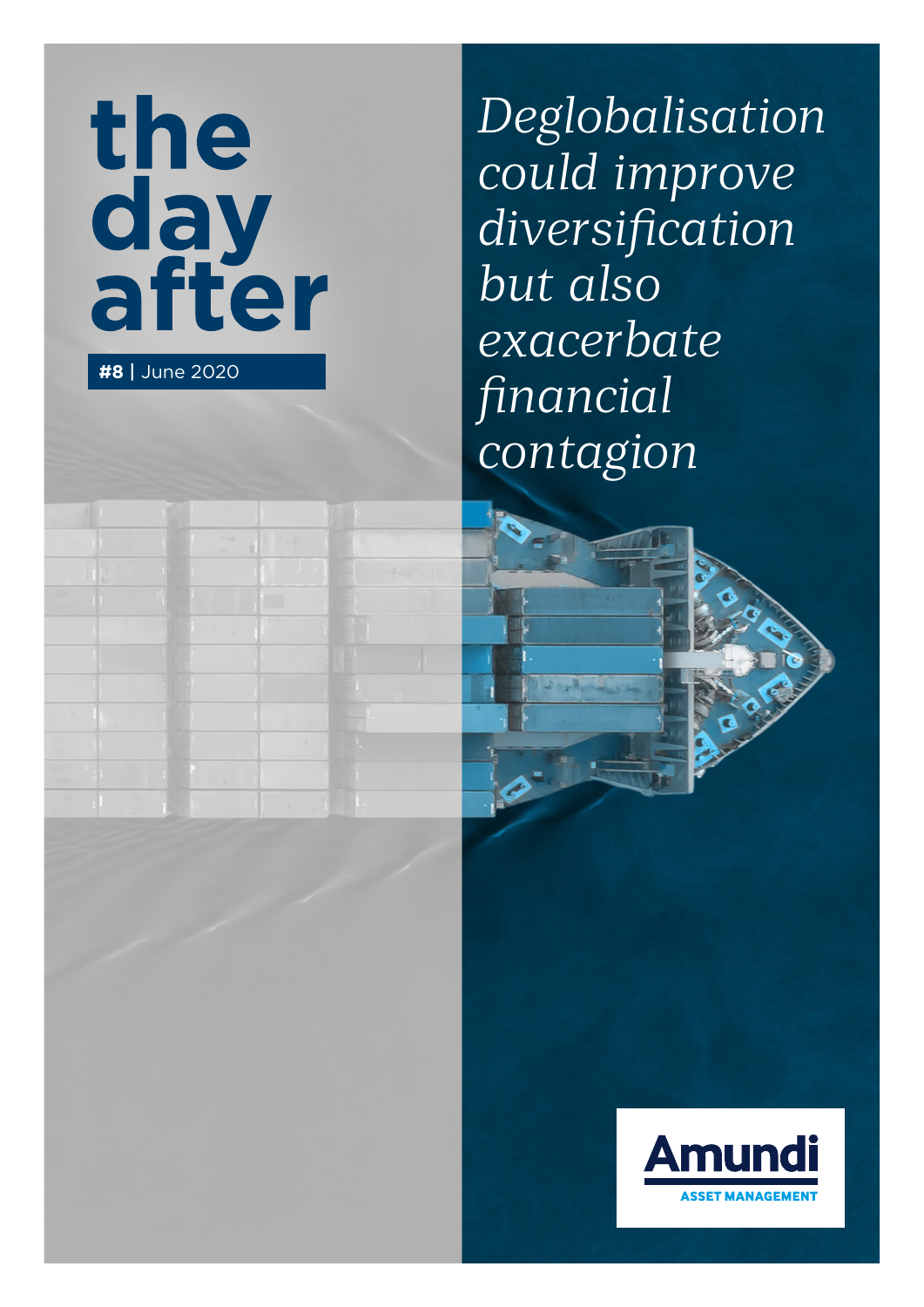# Authors



Alessia BERARDI Head of EM Macro and Strategy Research



### Marie BRIÈRE

Head of the Investor Research Center at Amundi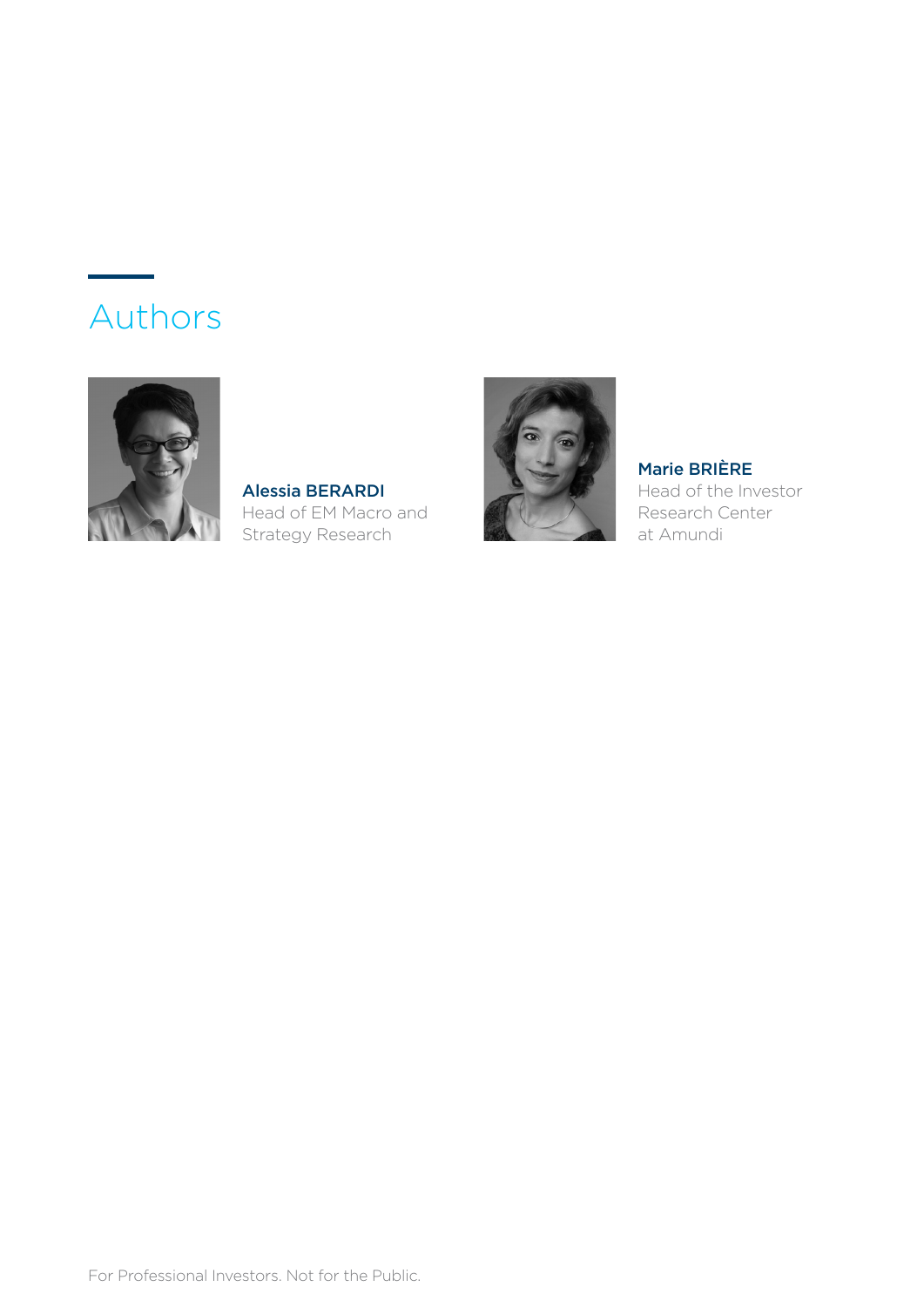In recent years world trade dynamics have definitely shown an accentuated inversion of the globalisation trend and its robust contribution to global economic performance. The Great Financial Crisis (GFC) marked a historic turning point in the degree of global economic integration. Since 2007/08 global trade has entered a period of increasingly protectionist policies (trade barriers, national subsidies, national champions), decelerating growth in trade-intensive sectors, rising policy uncertainty and more recently, trade tensions.

A compelling example of this reversal in the globalisation trend is shown in Figure 1: the evolution of foreign direct investments since 1970. Foreign direct investments have decreased by 60% since their peak in 2007. Cross-border financial flows have experienced a similar trend (Bordo, 2017).

In 2020, the unexpected advent of the Covid-19 pandemic has simply added momentum to a trend that began a decade ago. In response to the current health and economic crisis, countries are redefining their strategies on economic integration, autonomy in strategic sectors and domestic economic sovereignty, reinforcing the deglobalisation

trend. For most countries, the Covid-19 crisis may push them to rethink their dependency in key sectors such as technology (data protection, privacy and national security). As a matter of fact, US and Chinese companies are dominating this sector and the lack of a leading European company at the global level could push Europe to become more defensive and to increase regulations *vis a vis*  foreign companies and countries. One of the most sensitive sectors, exposed during the pandemic crisis, has been healthcare: several countries have become aware of their overwhelming dependence on foreign companies and felt an urgency to develop sufficient domestic production of medical equipment and pharmaceuticals. **Among the** several fronts of confrontation with China, the US has lately intensified its efforts to reshore the health sector. Some initiatives have been launched to increase domestic capacity, such as a larger budget under the CARES Act and specific company loans.

This is an auto-fulfilling vicious circle: trade restrictions bring further trade restrictions from other partners. Globalisation is generally accepted to have brought about a general high degree of wealth (though not equally distributed), and it may prove



For Professional Investors. Not for the Public.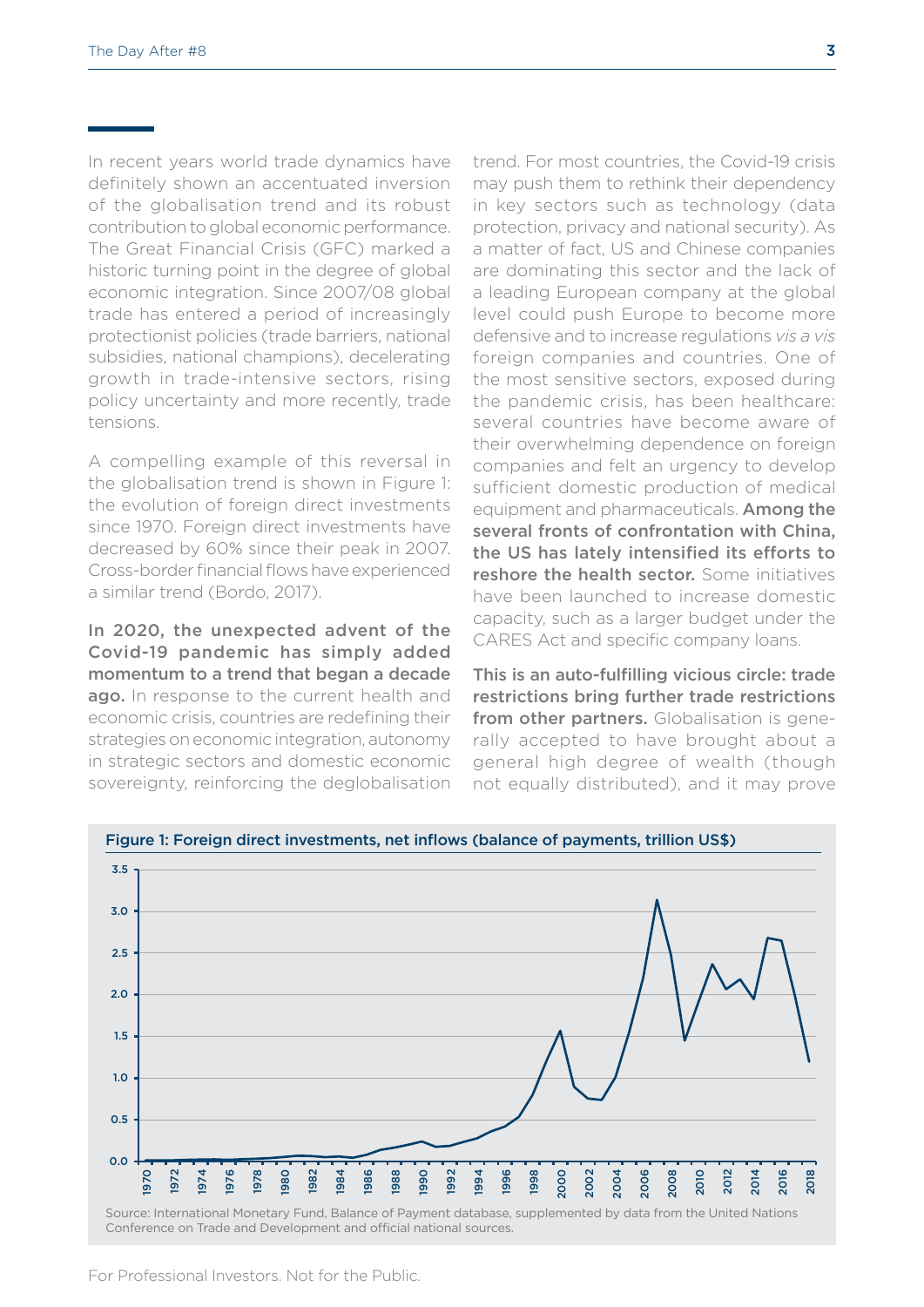difficult to revert the consequences of the current deglobalisation trend in the absence of strong leadership at the international level that is aimed at maintaining constructive collaboration and multilateralism.

Despite the fact the world is more and more bipolarising in two antagonist power centres, the global multilateral approach is not expected to shatter into hundreds of autarchic countries (isolationism); we still see as a more likely evolution the development of more customised/regional organisations with different power distributions (USMCA, RCEP and CPTPP, to name a few).

The economic deglobalisation process that intensified soon after the GFC did not lead to a similar trend in the financial world. Financial markets around the world remained very much integrated. But if the economic deglobalisation spreads to a financial deglobalisation, this could have a large impact on cross-market linkages, both in the long run and during financial crises, with important consequences for investors looking for diversification opportunities. The historical analysis of equity returns correlations over the last century is particularly instructive. We have experienced periods of varying globalisation intensity. Looking back at less globalised periods, we hope to offer some insights on what could happen in a less financially globalised world.

### Financial globalisation, financial contagion and portfolio diversification<sup>1</sup>

Financial globalisation is not a linear or irreversible process. Researchers have shown that international capital market integration was significantly more pronounced in the 1880-1914 and post-1971 eras than in the interwar (1919-1939) and Bretton Woods (1944-1971) periods (Mauro *et al*., 2002; Goetzmann *et al*., 2005; Rangvid *et al*., 2016). Bekaert and Mehl (2019) studied global stock market integration over the 1880-2014 period.

They showed that, although international stock markets were significantly integrated during the first era of global finance of 1880- 1914, integration was at its highest level in the post-Bretton Woods era. Hence, financial globalisation between 1880 and 2014 followed a "swoosh" pattern (Bekaert and Mehl, 2019).

By definition, globalisation is crisis insensitive and refers to a general increase in correlations within asset classes and across geographical areas (Berben and Jansen, 2005). However, during financial crisis episodes, we frequently observe a significant increase in cross-market linkages that go beyond what fundamentals can explain (Forbes and Rigobon, 2002). This phenomenon has been called "contagion" and it has important implications for investors. Investors typically look to benefit from employing diversification strategies. However, in the event of contagion across countries, geographical diversification becomes less powerful during crises, which in turn makes investors with already low returns even worse off.

### Financial contagion in the long run

In a recent paper (Accominotti *et al*., 2020), we examine the linkages between 17 international stock markets from a long historical perspective (1880-2014). We revisit the issue of financial contagion during globalised periods. More precisely, we investigate how the level of financial globalisation affects the risk of international financial contagion. Considering the period between 1880 and 2014 allows us to distinguish between four sub-periods with different levels of financial market integration:

- the 1880-1914 classical gold standard era, when financial markets were globalised but international stock market integration was more moderate than in the most recent period;
- the 1918-1940 interwar years, which saw a short revival in cross-border capital flows followed by a collapse of globalisation;

<sup>1.</sup> An earlier version of the article (Accominotti O., Brière M., Burietz A., Oosterlinck K. and Szafarz A. "Globalisation and Financial Contagion: A History") was published by the Center for Economic Policy Research Policy Portal (VoXEU) on April 10, 2020: [https://voxeu.org/article/](https://voxeu.org/article/globalisation-and-financial-contagion) [globalisation-and-financial-contagion](https://voxeu.org/article/globalisation-and-financial-contagion)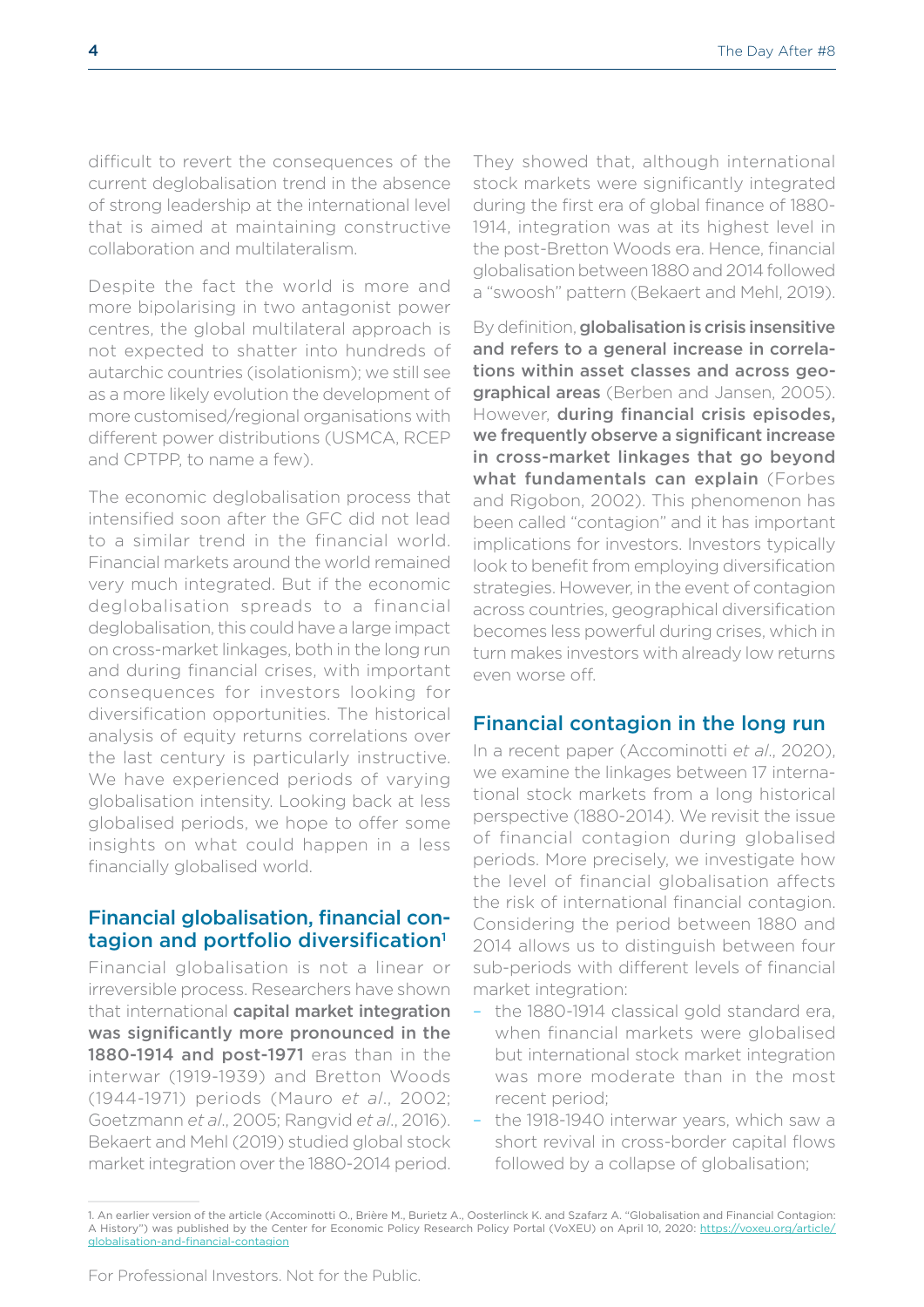- the 1946-1971 Bretton Woods period, when stock markets were poorly integrated as most countries implemented capital controls; and
- the 1972-2014 post-Bretton Woods era, when global stock market integration reached its highest level ever.

To overcome the problem of disentangling financial globalisation from contagion, we follow a sequential process. First, we use an international capital asset pricing model to assess globalisation in the equity markets of 17 countries and identify excess returns over the four identified sub-periods with respect to the international market portfolio. Next, we analyse correlations between monthly equity excess returns, comparing correlation matrices by using the tests proposed by Goetzmann *et al*. (2005).

Thus, we measure contagion, not as the absolute level of cross-correlation increase, but as the increase in correlations above what fundamentals can explain<sup>2</sup>. In summary, we allow for the possibility of globalisation associated with the systematic source of return variation, and then we consider overlying contagion.

We show that the intensity of stock market contagion varies with the degree of financial market globalisation, but in a nonlinear way. Intuitively, in a world with high cross-market correlations, the scope for an increase in correlations following a crisis should be more limited than in a world with limited or no globalisation.

Our findings indeed suggest that the phenomenon of financial contagion was absent from stock markets during both the period of deglobalisation of 1918-1971 and the era of intense financial globalisation of 1972- 2014. However, we do find some evidence of stock market contagion during the classical gold standard period of 1880-1914, when stock market integration was high but more moderate than in the most recent period.

The capital controls and market segmentation implemented from the 1930s to the Bretton Woods years may explain the absence of stock market contagion during the 1918-1939 and 1946-1971 periods. However, although the 1880- 1914 and 1972-2014 eras were both marked by significant capital market integration, contagion was only present in the former period.

Figure 2 illustrates the relationship between financial globalisation and financial contagion. The figure reports cross-country correlations between the monthly stock market returns of Germany, the United States and the United Kingdom in four sub-periods from 1880 to 2014. It also shows the average increase in stock market return correlations between these three countries during identified crisis episodes. As is apparent, international contagion on stock markets only appears to have been a significant problem in the era of "moderate" globalisation of 1880-1914, but was a much less severe issue in the era of "intense" financial globalisation of 1972-2014.

For contagion to occur, markets have to be mildly integrated. When connections between markets are minimal, contagion cannot appear. Short of globalisation, contagion is impossible because it requires some permeability between financial markets located in different countries. With peaking levels of globalisation as in the 1972-2014 period, however, contagion is doomed to disappear because when stock return correlations during quiet times are very high, there is much less room for any increase following a shock. **But once** markets are more mildly integrated, financial contagion becomes plausible during crises. During the 1880-1914 classical gold standard era, financial globalisation was reasonably high, highlighting the presence of financial contagion. Overall, contagion is more likely to occur when financial globalisation levels are in the middle range. Our findings are thus consistent with an inverted U-shaped relationship between financial contagion and globalisation.

<sup>2.</sup> Excess returns are estimated from a CAPM, with a World index weighted by country GDP. Two robustness checks are made, to the CAPM model and to the set of countries included, with similar results.

For Professional Investors. Not for the Public.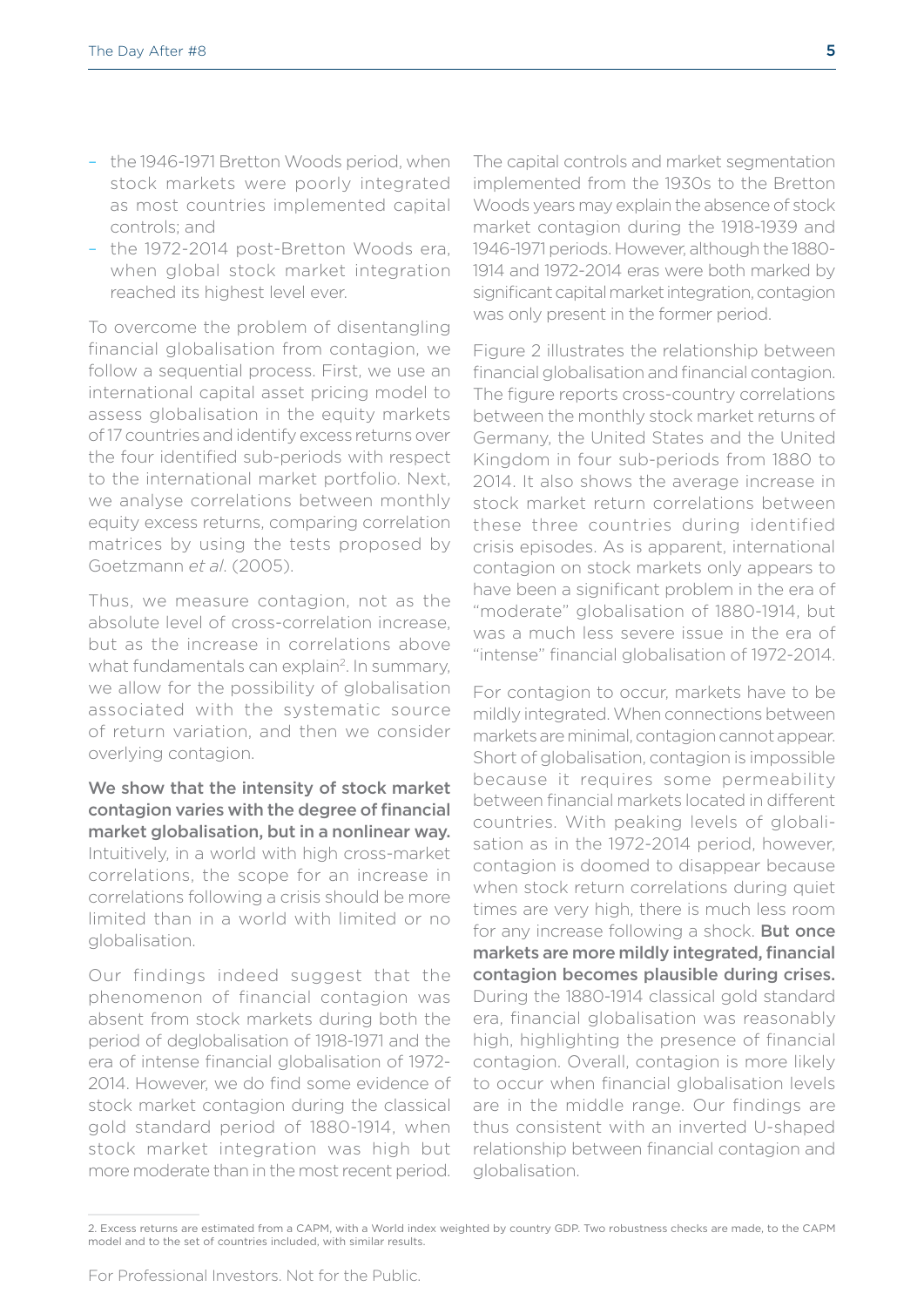

## Figure 2: Cross-country correlations and average correlation increase during crises, Germany,

### Conclusion

In the years following the GFC, an economic deglobalisation process started without being reflected at all on financial market integration (financial globalisation). The ongoing Covid-19 pandemic is likely to cause another 'stress test' for globalisation, leading to a further rethinking of the interconnected global economy. If one of the consequences is that financial markets will return to a more moderate level of globalisation, we could expect financial return correlations to be lower during quiet times, thus potentially improving diversification benefits. However, if we come back to a regime close to the one experienced during the Gold Standard Era, we could also expect correlations to increase more significantly during financial crises, due to increased financial contagion.

### References

Accominotti, O., Brière, M., Burietz, A., Oosterlinck, K., Szafarz, A., 2020. Did Globalization Kill Contagion?. CEPR Discussion Paper No. 14395.

Bekaert, G., Mehl, A., 2019. On the global financial market integration "swoosh" and

the trilemma. *Journal of International Money and Finance*, forthcoming.

Berben, R.P., Jansen, W.J., 2005. Comovement in international equity markets: A sectoral view. *Journal of International Money and Finance* 24(5), 832-857.

Bordo, Michael D. 2017. The second era of globalization is not yet over: An historical perspective. NBER Working Paper No. w23786.

Forbes, K.J., Rigobon, R., 2002. No contagion, only interdependence: Measuring stock market co-movements. *Journal of Finance*  57(5), 2223-2261.

Goetzmann, W.N., Li, L., Rouwenhorst, K.G., 2005. Long-term global market correlations. *Journal of Business* 78(1), 1-38.

Mauro, P., Sussman, N., Yafeh, Y., 2002. Emerging market spreads: Then versus now. *Quarterly Journal of Economics* 117, 695-733.

Rangvid, J., Santa-Clara, P., Schmeling, M., 2016. Capital market integration and consumption risk sharing over the long run. *Journal of International Economics* 103, 27-43.